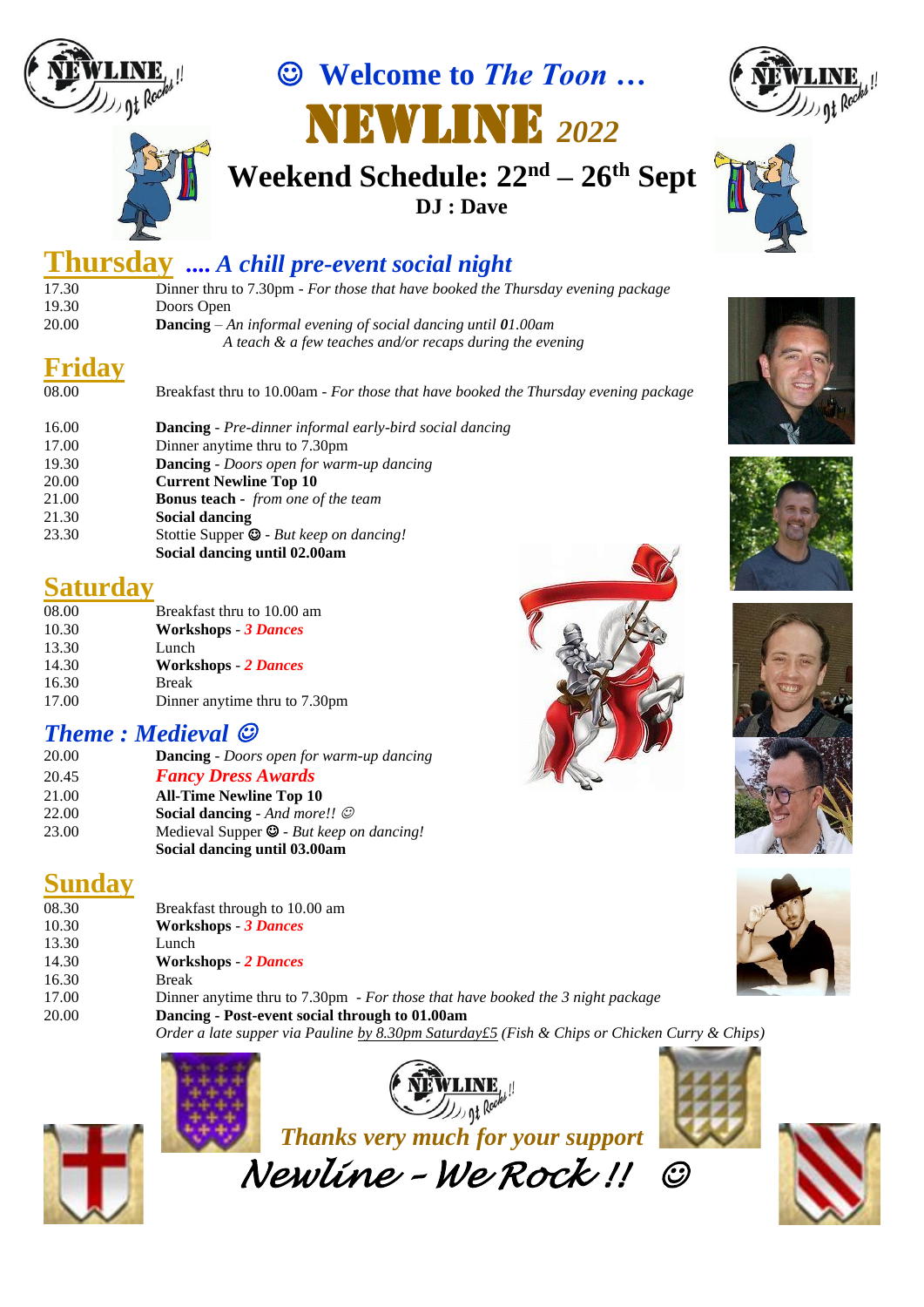

Newline *<sup>2022</sup>*





## *We are looking forward to having an awesome weekend with you*

#### **BRITANNIA HOTEL NEWCASTLE AIRPORT**

Ponteland, Woolsington, Newcastle-upon-Tyne NE13 8DJ Tel 0191 401 9988

You can register with the hotel from 4.00pm on the Thursday or Friday (Although you can try earlier & might get lucky) – If you are arriving later than 6.00pm please call or message  $\&$  let us know so that we can make special arrangements to look after you as soon as you do arrive – Any difficulties on the day contact us on mobile 07868-424587. Please checkout by 10.00am on Sunday or Monday morning - You can check out the facilities via [www.britanniahotels.com](http://www.carringtonhousehotel.co.uk/) - And directions are as follows ...............

#### Stannington B Pontetand Dinnington Brun: vic Village azleriac East unton **kington** NEWCASTLE **UPON TYNE** ⋒ Blaydor  $C_A$  $\mathbb{R}^6$ **BEP 695 Byker SHEAD** udhoe CASTLE Whickl **of**

#### *The hotel is at Newcastle Airport so just follow the signs from the A1*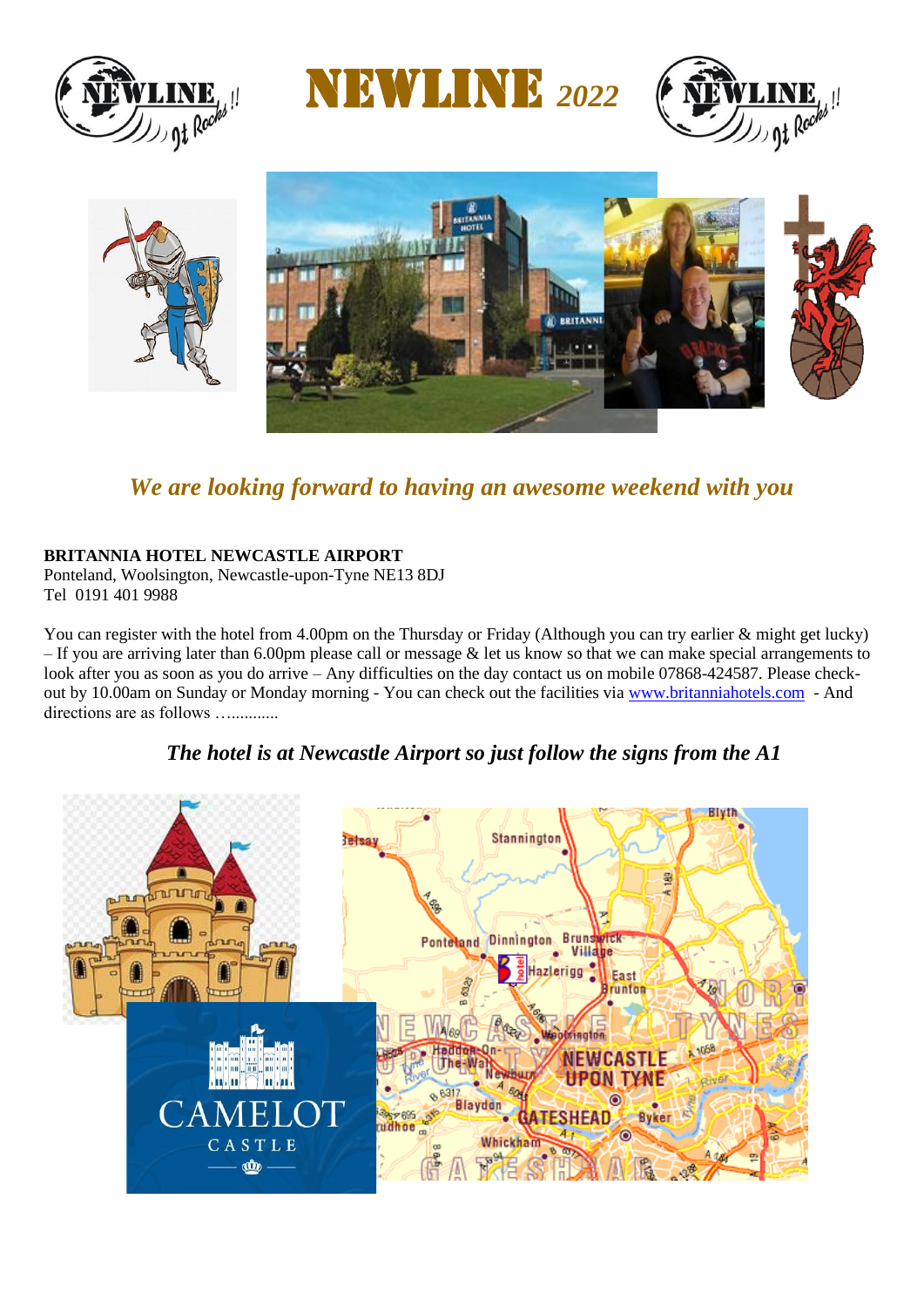## The theme on **Saturday Evening** *'Medieval'* ☺



#### **Please pay in the balance of your booking**

If you've not already done so could you please arrange payment of the balance of your fee as recorded on your booking confirmation - Either send a cheque to Awesome Linedancing, 48 Chatsworth Drive, Bedlington Station, Northumberland, NE22 5YS – If you would like to phone in your booking & pay by Credit/Debit Card please phone Pauline on 07868-424587 – No charge for deposit payments but a 3% transaction fee for final payments (For Paypal via [Dancemastershop@aol.com](mailto:Dancemastershop@aol.com) but please cover or avoid charges) **Bank Transfers - Barclays -Awesome Linedancing -10913219 - 20-49-08 IBAN: GB75 BARC 2049 0810 9132 19 - SWIFTBIC : BARCGB22**

## **Please email [Dancemastershop@aol.com](mailto:Dancemastershop@aol.com) to advise if paying by Paypal or Bank Transfer**

#### **Thursday & Sunday Evening**

**Thursday** – *Pre-Event**Chill**Social Night* $\mathcal{O}$  **- You are all very welcome to come and stay over for the pre**event social on this evening for the special price of £60 DB&B. If you do wish to book this please let me know ASAP as places are very limited – This night is now closed (No passes) so it will be Newline throughout the evening & we'll include some ad-hoc teaches & recaps by request

**Sunday –** You can stay as late as you like on the Sunday as part of your two night package at no extra cost (You can add Sunday dinner for just £12) - However staying over on the Sunday will most definitely **not** be possible unless you have already reserved and paid for this in advance -The hotel is very busy at this time of year and our Sunday allocation is limited - The price for this is also £60 DB&B

#### **Seating arrangements**

A draft seating plan will be issued before the event – Please give feedback to Pauline as needed before or after - Please call, Facebook Message or email Pauline if you have any queries or special requirements **[PaulineBaycroft@aol.com](mailto:PaulineBaycroft@aol.com)**

#### **Also let us know your favourite dances**

Attached is a Top 10 sheet – Please bring it with you to give us an idea of your favourite dances – Either one per dancer or one per group of dancers – *Hand it in to Pauline when you arrive or bring it up to Dave at the DJ booth*

#### **2023 Early-Bird Deal**

We have included an early-bird booking form for September 2023 - Next year with Fred, Niels, Joey & Rebecca  $\odot$ Check out other events on our web-site **[www.bigdavegastap.com/EventFlyersBookingForms.html](http://www.bigdavegastap.com/EventFlyersBookingForms.html)**

| <b>Booking Line:</b> | 07868-424587                             |
|----------------------|------------------------------------------|
| <b>Email:</b>        | DanceMasterShop@aol.com                  |
| <b>Address:</b>      | 48 Chatsworth Drive, Bedlington Station, |
|                      | Northumberland, NE22 5YS                 |

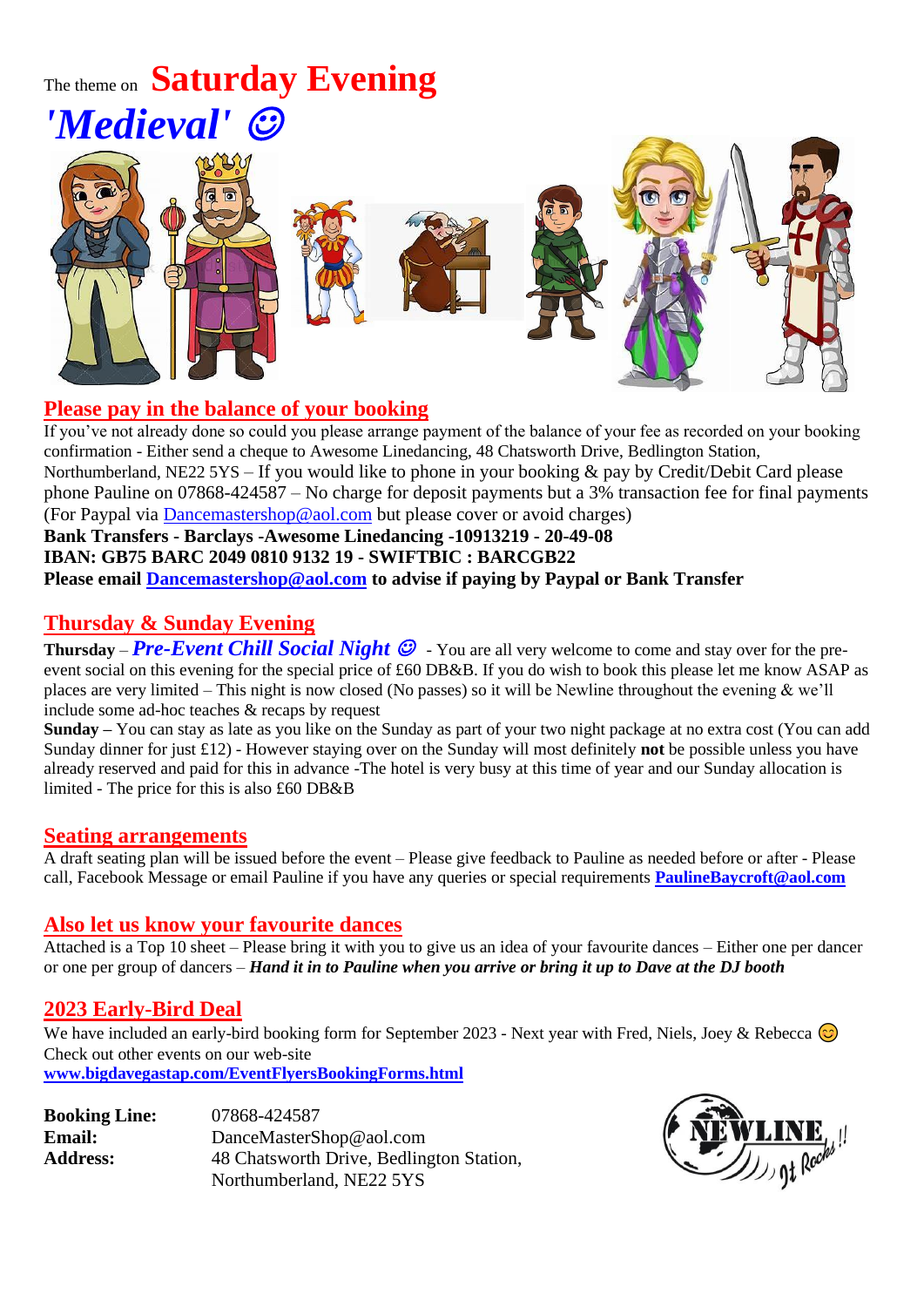





### **Bring this with you to help us with our play-lists – Hand it in when you register**

## **Name/Group :**

- - - - - - - - - -

## **Your Current Top 10**



## **Your 'All-Time' Favourite Top 10**



*(Sheet per group or per dancer as you wish – Copy this sheet as required)*